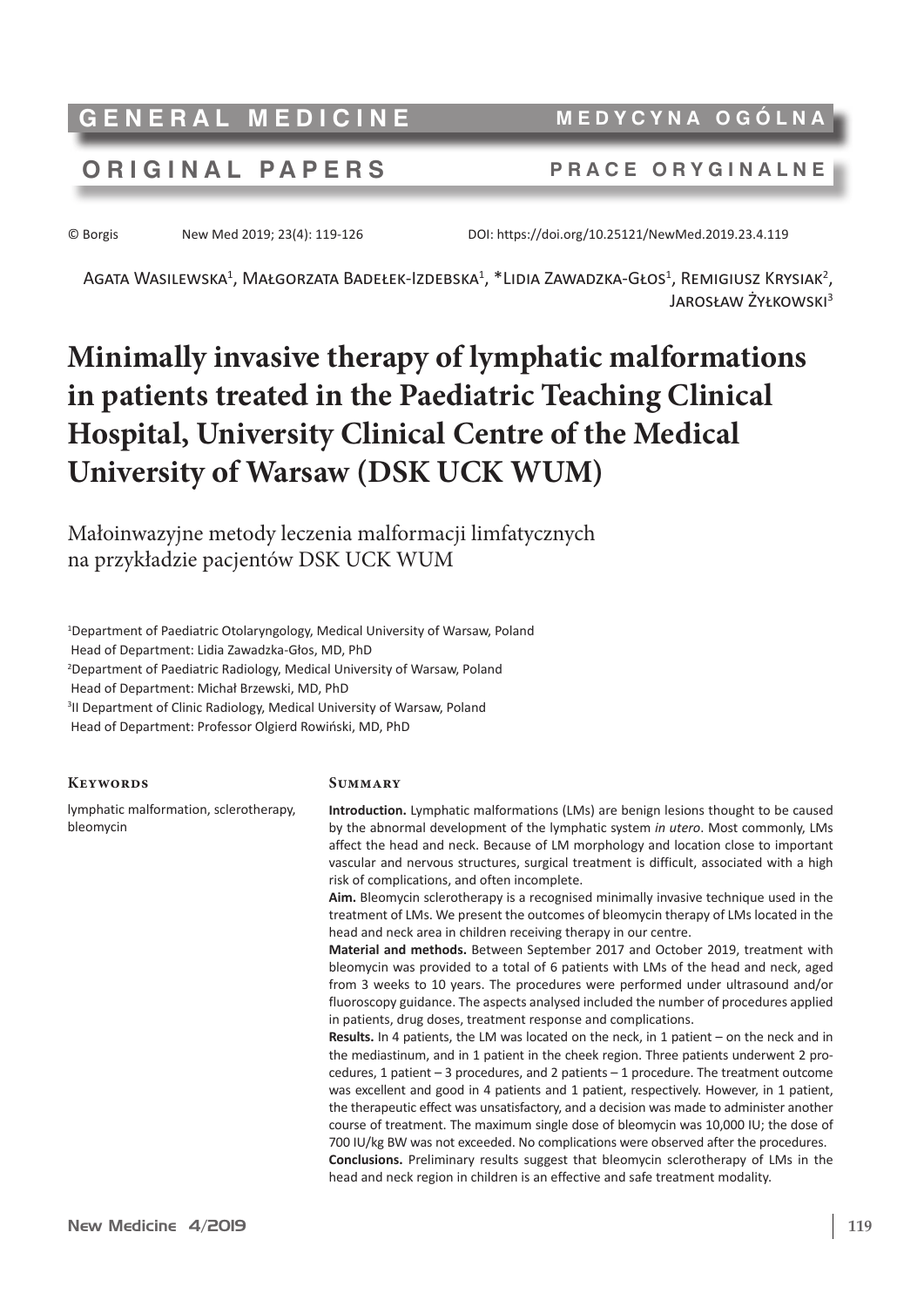#### **Słowa kluczowe**

malformacja limfatyczna, skleroterapia, bleomycyna

#### **Streszczenie**

**Wstęp.** Malformacje limfatyczne (ML) są zmianami łagodnymi, powstałymi w wyniku nieprawidłowego formowania naczyń limfatycznych w życiu płodowym. Najczęstszą lokalizacją ML są obszary głowy i szyi. Ze względu na swoją morfologię i lokalizację w pobliżu istotnych struktur naczyniowych i nerwowych, leczenie chirurgiczne jest trudne, obarczone wysokim ryzykiem powikłań i często niedoszczętne.

**Cel pracy.** Skleroterapia z użyciem bleomycyny jest uznaną małoinwazyjną metodą leczenia ML. W pracy przedstawiamy wyniki leczenia ML okolicy głowy i szyi przy użyciu bleomycyny u dzieci z naszego ośrodka.

**Materiał i metody.** Od września 2017 do października 2019 roku leczeniu z użyciem bleomycyny poddanych zostało 6 pacjentów w wieku od 3 tygodni do 10 lat z ML głowy i szyi. Zabiegi wykonywano pod kontrolą USG i/lub fluoroskopii. Przeanalizowano liczbę procedur u pacjenta, dawki leku oraz odpowiedź na leczenie i powikłania.

**Wyniki.** U 4 pacjentów ML była zlokalizowana na szyi, u jednego na szyi i w śródpiersiu, u jednego w okolicy policzka. Dwóch pacjentów zostało poddanych jednemu zabiegowi, u 3 pacjentów wykonano 2 zabiegi, u jednego 3 zabiegi. U 4 pacjentów efekt leczenia był doskonały, u jednego dobry. Efekt leczenia u jednego pacjenta po pojedynczej dawce leku był niezadowalający, dlatego został on zakwalifikowany do kolejnego etapu. Maksymalna jednorazowa dawka bleomycyny wyniosła 10 000 j., nie przekraczano 700 j./kg mc. Nie odnotowano powikłań pozabiegowych.

**Wnioski.** Wstępne wyniki sugerują, że skleroterapia ML okolicy głowy i szyi przy użyciu bleomycyny u dzieci jest efektywną i bezpieczną metodą leczenia.

#### **Introduction**

Vascular anomalies in children are common developmental disorders. Their presentation varies from small, spontaneously resolving lesions to extensive life-threatening abnormalities which cause lasting disfigurement and severe functional impairment. Based on the clinical picture and histological structure, the International Society for the Study of Vascular Anomalies (ISSVA) classifies vascular anomalies into two categories: 1) vascular tumours (mostly infantile haemangiomas) and 2) vascular malformations (1).

Vascular malformations and haemangiomas have different clinical manifestations. Firstly, malformations are present from birth and grow with the individual. They do not

regress, and do not have a tendency to become malignant. They occur with similar frequency in both sexes.

A comparison of the characteristics of haemangiomas and malformations is given in table 1 (2).

Vascular malformations are benign tumour-like lesions that occur at 4-10 weeks of gestation as a result of abnormalities in the development of vascular tissue. They are characterised by normal cell turnover, and do not undergo spontaneous involution (2, 3).

Depending on the type of vascular channel, they are divided into several categories including: simple vascular malformations: capillary (CM), lymphatic (LM), venous (VM), arterial (AM), and arteriovenous (AVM); mixed vascular malformations: CVM, CLM, LVM, CLVM, AVM-LM, and CM- -AVM; arteriovenous fistulas (AVF) (1).

| <b>Vascular malformation</b>                                                                                                                                                                                             | Haemangioma                                                                                                                                                                                                                                                                |
|--------------------------------------------------------------------------------------------------------------------------------------------------------------------------------------------------------------------------|----------------------------------------------------------------------------------------------------------------------------------------------------------------------------------------------------------------------------------------------------------------------------|
| <b>Clinical characteristics</b>                                                                                                                                                                                          |                                                                                                                                                                                                                                                                            |
| Always present at birth<br>Grows in proportion to the child's growth<br>Never resolves<br>Prevalence $\Diamond$ : $\Diamond$ 1:1                                                                                         | Occurs in the neonatal or early infantile period<br>$ \,$<br>Grows faster than the growth of the child during the 1 <sup>st</sup> year<br>Involutes after 1 year of age<br>$-$<br>Prevalence $\Diamond$ : $\Diamond$ 1:6                                                   |
| <b>Biological characteristics</b>                                                                                                                                                                                        |                                                                                                                                                                                                                                                                            |
| Flat, normal endothelial cells; normal mast cell count<br>Involution: normal endothelial cell turnover; dysplastic<br>$\overline{\phantom{0}}$<br>vascular channels: venules, veins, capillaries or lymphatic<br>vessels | Proliferation: abundant, proliferative endothelial cells,<br>$-$<br>numerous mast cells<br>Involution: apoptosis and progressive degrees of flattening<br>$-$<br>of endothelial cells Wider but less numerous vessels surro-<br>unded by perivascular fibrous fatty tissue |

**Tab. 1.** A comparison of the characteristics of haemangiomas and malformations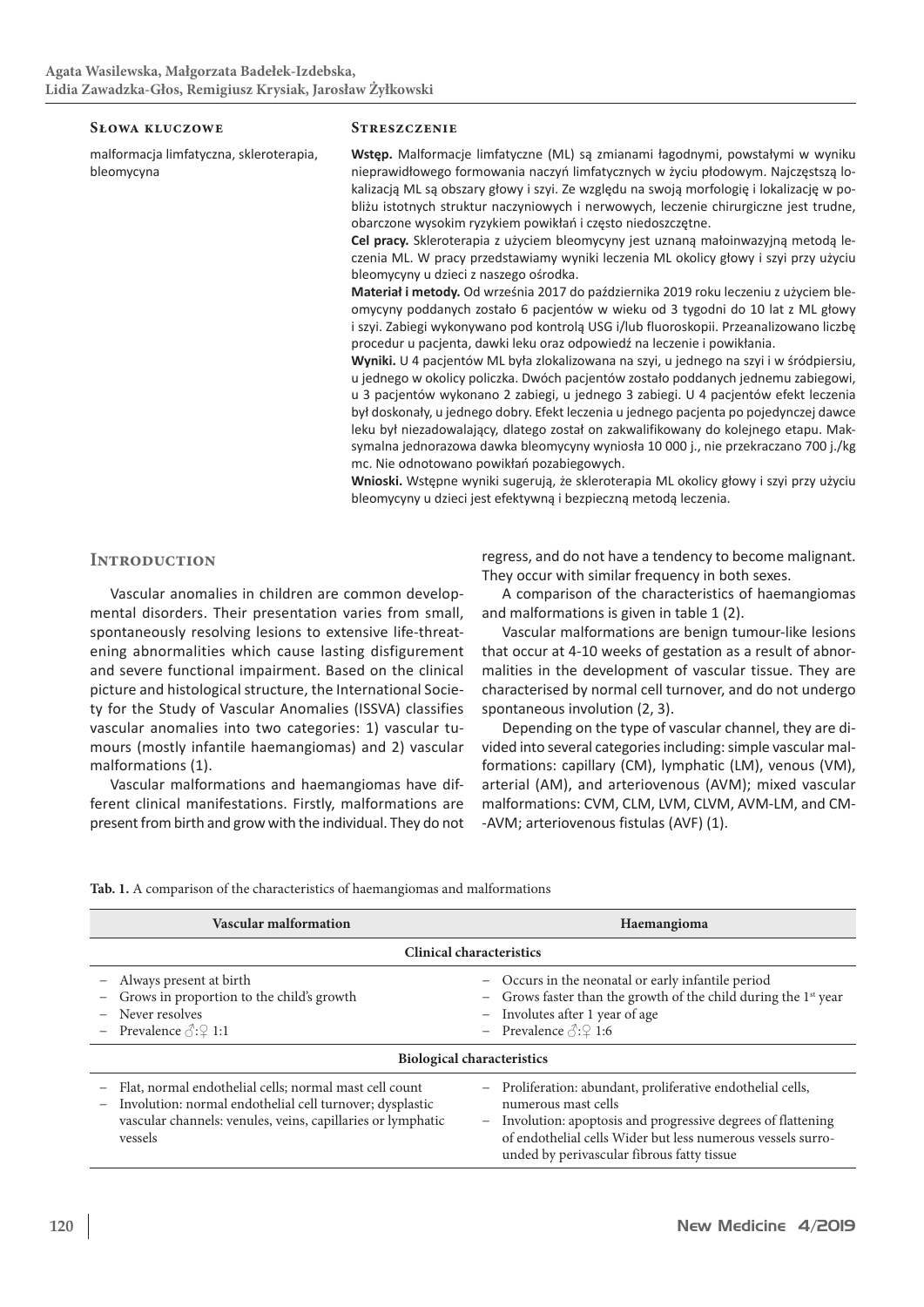Depending on the rate of blood flow through the lesion, vascular malformations are divided into two subtypes: low-flow (composed of venous, capillary and lymphatic components), and high-flow (composed of arterial components) (2).

Lymphatic malformations, previously referred to as lymphangioma or cystic hygroma, are low-flow malformations. They are composed of malformed dysplastic vessels filled with lymphatic fluid, presenting as dilated channels, and lymphatic cysts (2, 3). Typically, they cause enlargement of the involved organ. They can be located in any major site of lymphatic tissue. Macrocystic malformations (> 2 cm in diameter) are large, soft, smooth clear masses under normal skin. Microcystic malformations(< 2 cm) penetrate the skin or muscles, and present as thin vesicles in the skin or muscle tissue (2). Mixed malformations have both components(the most common type). Macrocystic LMs respond better to sclerotherapy.

The primary locations for LMs include the head and neck region (50-75%), most commonly the posterior triangle of the neck, but also the bottom of the oral cavity as well as the mediastinum, larynx and tongue (2, 3). The second most common location is the torso (chest, axillary fossa) and the extremities. Visceral locations are rare. Malformations may increase in volume significantly during upper respiratory tract infections due to the accumulation of fluid, but also during inflammation, after an injury or haemorrhage into the lesion, with possible effects including airway obstruction or bleeding, and exacerbation of existing problems, e.g. with swallowing or head mobility – depending on the site of the lesion. Because of specific morphology and location close to important vascular and nervous structures, surgical treatment is difficult, associated with a high risk of complications, and often non-radical.

Vascular malformations are always present at birth. They can be identified by prenatal ultrasound. Despite their congenital nature they may remain clinically silent until puberty and adulthood. They may appear individually or in clusters, as in Klippel-Trenaunay syndrome (KTS) and CLOVES (Congenital Lipomatous Overgrowth, Vascular malformations, Epidermal nevi and Skeletal/Spinal deformities syndrome) (2, 3).

In rare cases, familial occurrence has been reported (two families with congenital venous malformations and a specific mutation within the VMCM-1 gene located on the chromosome 9p) (2), and lymphatic malformations located in the same site in the child and the mother (4).

#### **Diagnostic work-up**

The diagnosis is largely based on patient history, clinical findings and radiological evaluation. The most useful diagnostic modalities are Doppler ultrasound and MRI with contrast.

With Doppler ultrasound, lesions are identifiable already in the first trimester of pregnancy (especially macrocystic malformations) and at birth (3, 5). Doppler ultrasound shows an avascular hypoechogenic cystic structure with visible fluid levels.

MRI with contrast as a complementary examination to ultrasound scanning (3, 5) additionally evaluates the extent of the lesion and its position relative to the surrounding structures. T2 images reveal iso- or hyperintense cystic lesions with a characteristic peripheral enhancement. A lobular structure or septa between cysts can be seen especially in macrocystic lesions (3).

The management of lymphatic malformations is often challenging to the treating physician. Small, limited and superficial lesions can be treated surgically with good results. However, the surgical treatment of extensive lesions poses a greater challenge. The following therapeutic modalities have been reported in the literature:

- 1. Surgical resection (radical, if possible), while conserving important vascular/neural structures (microcystic lesions). Multi-stage surgical treatment in most cases, treatment (frequently non-radical) especially in the suprahyoid location (recurrence rate 85%; high risk of complications) (2, 3, 6),
- 2. Laser therapy  $CO_{2}$ , Nd:YAG in limited mucosal lesions.
- 3. Observation (postinfectious "autosclerotherapy" process).
- 4. Aspiration ad-hoc management (haemorrhaging, infections).
- 5. Sclerotherapy obliteration of low-flow cystic lesions by intralesional administration of alcohol, doxacillin, cyclophosphamide, acetic acid, triamcinolone, OK-432 (Picibanil) or bleomycin (3, 6-8). Vascular endothelial damage results in decreased fluid production, fluid absorption, formation of adhesion and fibrosis, ultimately leading to a reduction in the volume of the malformation (3, 6-8). It represents a minimally invasive first-line therapy. The method is both more efficient and more effective, and furthermore it is associated with a lower risk of complications than surgical management (6). Partial aspiration of the fluid content prior to the intralesional injection of bleomycin has been shown to yield good results. The best effects are observed in the treatment of macrocystic LMs (3).

Bleomycin is an antibiotic chemotherapeutic agent with anti-cancer activity. One of the side effects of bleomycin is its destructive activity on vascular endothelial cells through non-specific inflammatory response, which causes fibrosis and closure of the malformation (6-9). Bleomycin is commonly used as a substance closing off the spaces within lymphatic malformations.

#### **Aim**

The aim of the study was to review the effects of treatment of lymphatic malformations in the head and neck region by intralesional bleomycin injections.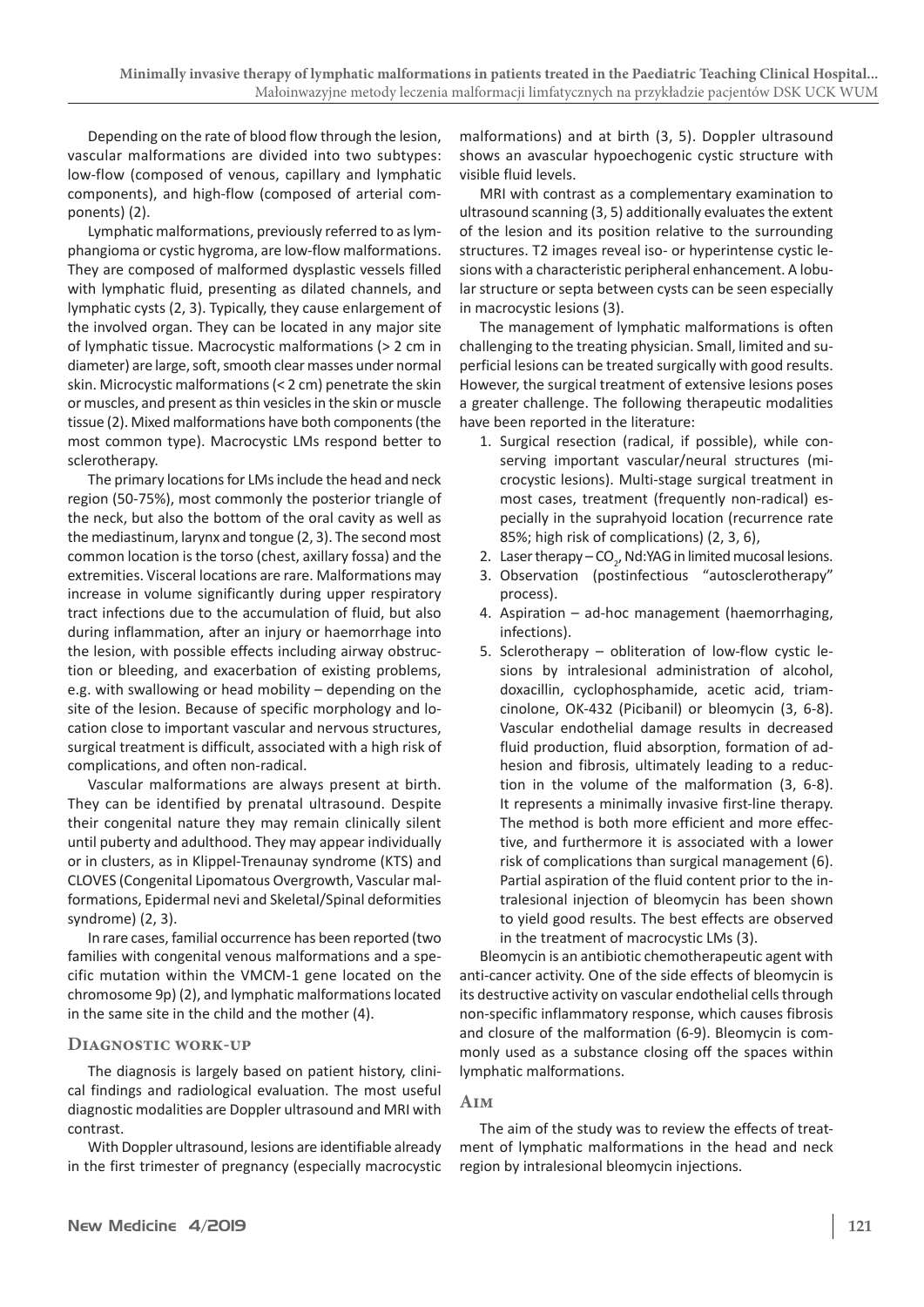### **Material and methods**

A total of 6 children with diagnosed lymphatic malformations in the head or neck region were hospitalised in the Department of Paediatric Otolaryngology, Medical University of Warsaw, between September 2017 and October 2019, to receive intralesional bleomycin injection treatment. The aspects analysed in the study included the age and sex of the patients, the number of procedures applied, as well as drug dose, treatment response and complications. At the start of treatment, the youngest patient was 3 weeks old, and the oldest 10 years and 10 months old. The group consisted of 4 girls and 2 boys.

The patients were selected for treatment on the basis of lymphatic malformation diagnosed by ultrasound and MRI. The procedures were performed under ultrasound and/or fluoroscopy guidance (fig. 1, 2).



**Fig. 1.** Lymphatic malformation in fluoroscopy. Photo after contrast administration. Patient S.N.



**Fig. 2.** Lymphatic malformation in fluoroscopy. Photo after contrast administration. Patient W.I.

In 4 patients, the lesion site was on the neck. In 1 patient, the malformation was located on the neck and in the mediastinum, and in another patient it was present in the cheek region.

The technique involves the injection of bleomycin prepared in the sterile drug laboratory in syringes, diluted with saline to 5 ml of the solution, into the lumen of the lymphatic malformation under ultrasound visualisation as well as/or X-ray scopy. The procedures are performed under general anaesthesia because of their long duration and the lack of patient cooperation.

Follow-up ultrasound scanning is carried out at least 6 weeks after the procedure. If necessary, the next stage of treatment is scheduled after at least 2 months of follow-up.

#### **Results**

- 1. Three patients underwent 2 procedures, 2 patients  $-1$  procedure, and 1 patient  $-3$  procedures. The treatment outcome was excellent in 3 patients, good in 2 patients and unsatisfactory in 1 patient.
- 2. The maximum single dose of bleomycin was 10,000IU; the dose of 700 IU/kg BW was not exceeded.

No immediate perioperative or distant postoperative complications were noted.

#### **Patient G.J.**

MRI findings(August 2017): an extensive lesion with multiple chambers is seen laterally on the right side of the neck below the submandibular salivary gland, directly under the platysma muscle; from the medial side, the lesion partially adheres to the to the right lobe of the thyroid gland; laterally and anteriorly, it encircles the right CCA and adheres to its bifurcation into the ICA and ECA, and the internal jugular vein; at the boundary between the oropharynx and the laryngopharynx, it projects with a narrow (approx. 3 mm) section into the retropharyngeal space, where it forms a lesion measuring 36 x 13 x 7 mm extending into the laryngopharynx (fig. 3).

The patient was considered eligible to undergo treatment to obliterate the lesion. Bleomycin at a dose of 4,500 IU was



**Fig. 3.** The picture of MRI examination of M.K. patient. Study description in the text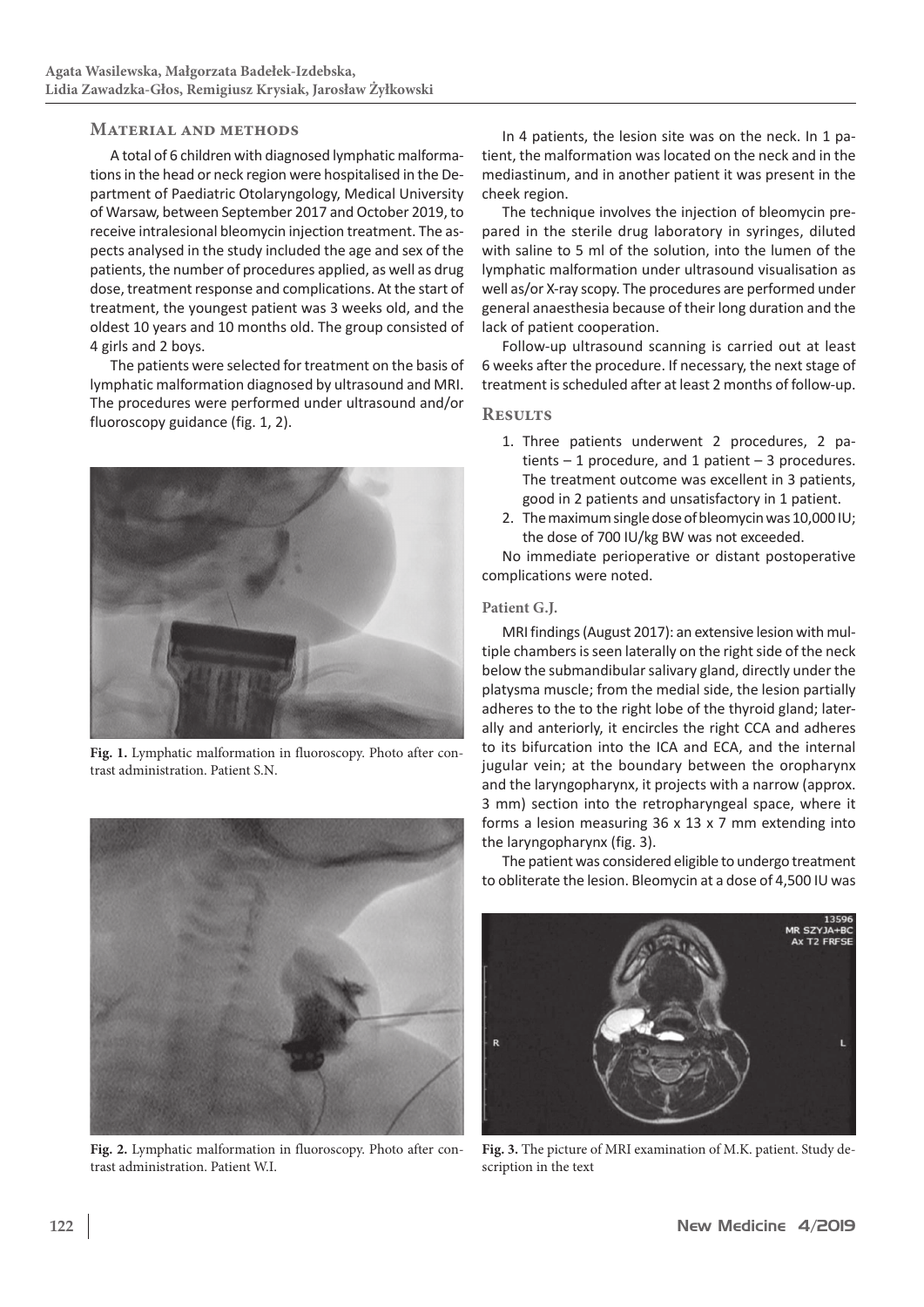administered intralesionally. As a result, the superficial part of the malformation was decreased in size.

Follow-up ultrasound scanning performed in September 2018 revealed the presence of a cavity measuring 24 x 12 x 46 mm on the right side of the neck at the level of the bulb. The cavity, filled mainly by thick fluid moving after applying compression, was located in the immediate vicinity of the salivary glands, the right thyroid lobe, and the great vessels, extending into the prevertebral space. After 13 months, the patient was considered eligible for repeat obliteration of the lesion. This time, bleomycin was injected into the deep compartment of the malformation at a dose of 8,000 IU. The final follow-up examination in September 2019 showed residual fluid-filled cavities along the cervical vessels. A decision was made to wait until the next follow-up examination in 3 months.

#### **Patient W.I.**

Lymphatic malformation within the area of the neck, the supraclavicular region, and the left side of the nape. The patient was considered eligible to undergo treatment to obliterate the lesion. Bleomycin at a dose of 3,500 IU was administered to the major compartments of the lesion. The final follow-up ultrasound performed 6 months after the procedure showed a residual fragment of the malformation. Another follow-up was scheduled in 6 months (fig. 4, 5).

#### **Patient M.K.**

MRI findings (March 2019) (fig. 6): multiple small fluidfilled spaces with fluid collection in the left parotid gland from the level of angle of the mandible to the base of the skull; fluid-filled spaces located mainly in the deep lobe of the parotid gland; the left parapharyngeal space is deformed and slightly displaced anteriorly and medially. The patient was considered eligible for bleomycin treatment, and the drug was administered via two injections in the inferior part of the malformation (total dose: 1,000 IU). During the final follow-up examination performed 6 months after the procedure, ultrasound scanning revealed small fluid-filled spaces in the region of the left parotid gland.

#### **Patient K.J.**

MRI findings (October 2018): a well-circumscribed fluid collection visible within the left masseter muscle, filled with fluid of heterogeneous intensity, measuring 25 x 42 x 50 mm; phleboliths/posthaemorrhagic foci seen in the inferior pole of the lesion, 8-12 mm in diameter; contrast administration enhances the area located peripherally in the superior segment, measuring 20 x 15 mm, and isolated incomplete septa; the findings are consistent with lymphatic venous malformation. During the procedure, the needle was placed into the deep part of the malformation and, as it was gradually withdrawn, bleomycin was also administered to the superficial layer of the lesion at a total dose of 8,000 IU. Because of unsatisfactory results after the first stage of



**Fig. 4.** The patient W.I. Photo before lymph malformation therapy with bleomycin



**Fig. 5.** The patient W.I. Photo after lymph malformation therapy with bleomycin



**Fig. 6.** The picture of MRI examination of M.K. patient. Study description in the text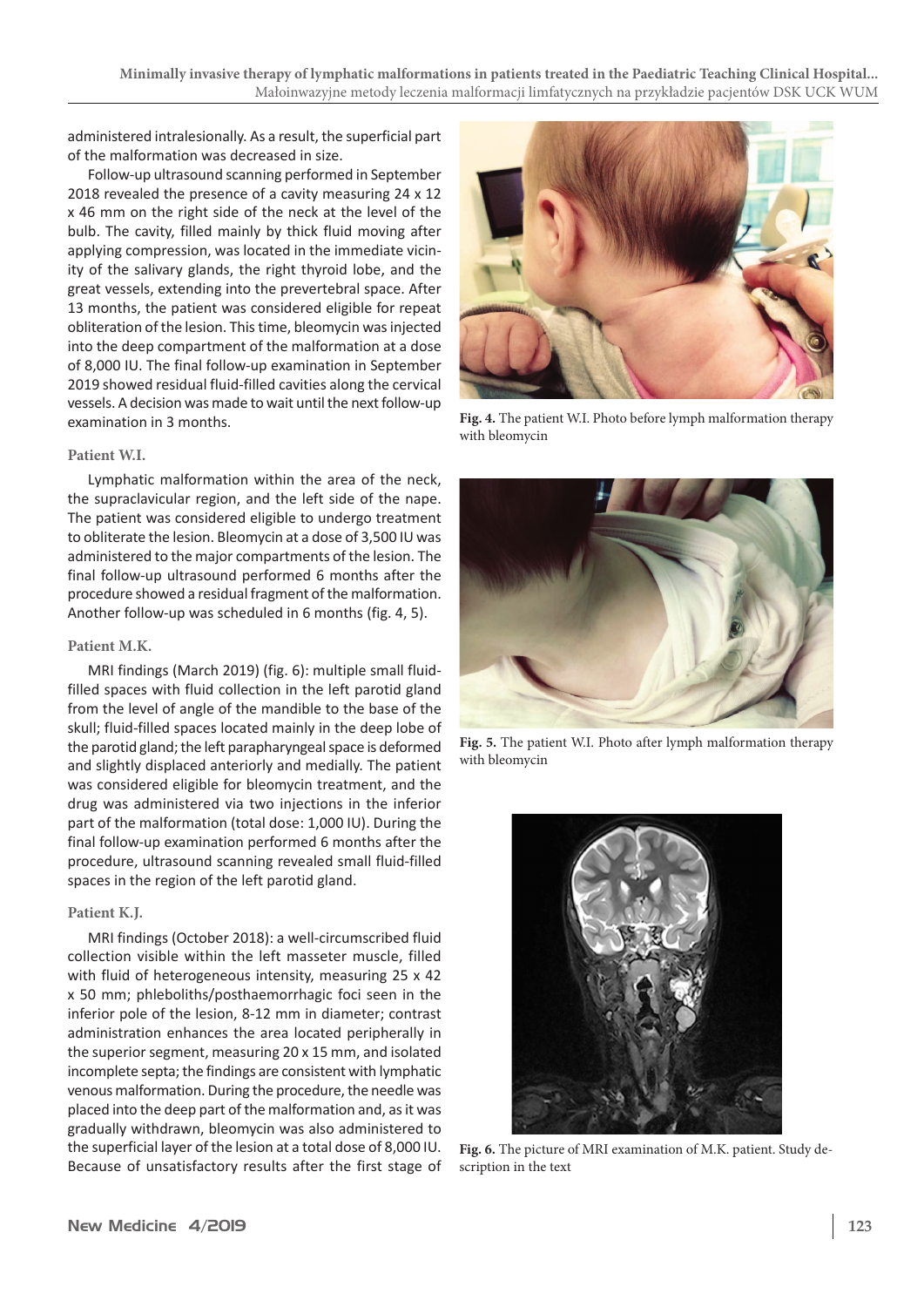treatment, the patient required repeated administration of bleomycin after 5 months. Consequently, in the second stage of treatment, bleomycin at a dose of 10,000 IU was administered intralesionally. However, a follow-up ultrasound performed 4 months later revealed no significant improvement. The next follow-up ultrasound was scheduled in 3 months.

#### **Patient S.N.**

Ultrasound findings (October 2018): a large cystic/solid lesion with multiple fluid cavities of various sizes(including microcystic lesions) is visible on the left side of the neck. The findings are consistent with a macro/microcystic lymphatic malformation encircling the great cervical vessels from the left (fig. 7). The patient was considered eligible for intralesional bleomycin injection treatment, and accordingly bleomycin at a dose of 4,000 IU was administered subcutaneously (fig. 8). Follow-up ultrasounds revealed small micro-type fluid collections in the posterior part of the malformation. The girl was referred for the next stage of treatment, and after 11 months chemoembolisation of the lesion with bleomycin at 10,000 IU was performed. The next follow-up imaging examination was scheduled to be performed 3 months after the last procedure (fig. 9).

Patient during the initial procedure and after the second stage of treatment.

#### **Patient O.W.**

MRI findings (March 2019): a lesion with a fluid signal, measuring 44 x 45 x 48 mm, is seen in the right supraclavicular region and on the right side of the neck, posteriorly to the sternocleidomastoid muscle; the lesion is thin-walled, with narrow septa inside, enhancing after contrast administration, not penetrating deep into the chest. The patient was referred for chemoembolisation in the third week of life. During the procedure, bleomycin at a dose of 3,000 IU



**Fig. 7.** The picture of ultrasound examination of S.N. patient. Study description in the text

was administered subcutaneously into the lesion. Since a follow-up ultrasound scan showed a residual micro-type malformation, the patient was referred for the next stage of treatment with intralesional injection of bleomycin at a dose of 5,000 IU (fig. 8). The next follow-up ultrasound was scheduled in less than 2 months.

#### **Discussion**

Bleomycin is an antibiotic chemotherapeutic agent with anti-cancer activity. One of the side effects of bleomycin is its destructive activity on vascular endothelial cells through non-specific inflammatory response, which



**Fig. 8.** The patient S.N. Photo before lymph malformation therapy with bleomycin



**Fig. 9.** The patient S.N. Photo after lymph malformation therapy with bleomycin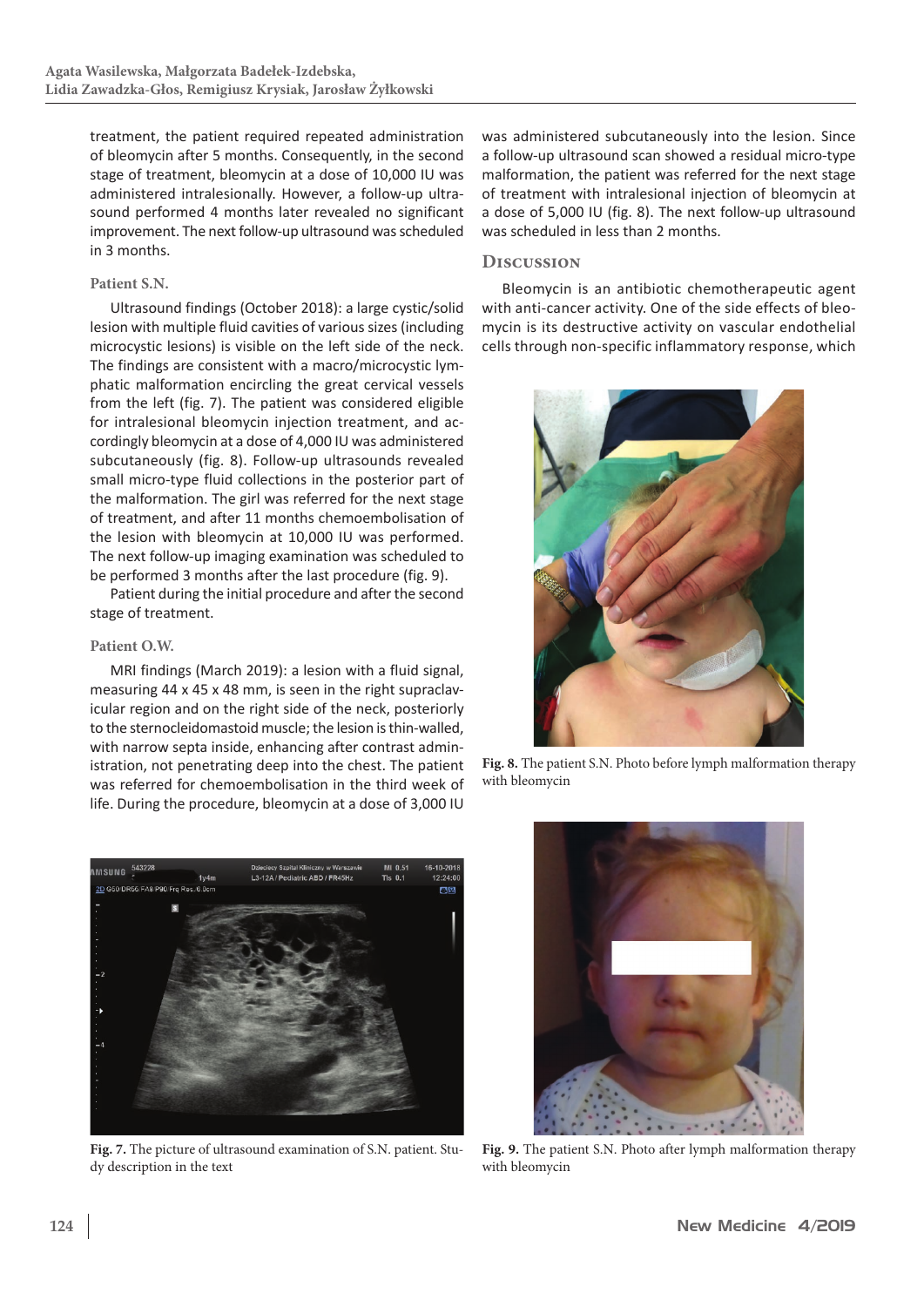causes fibrosis and closure of the malformation (6-9). Bleomycin treatment of lymphatic malformations represents the first-line therapeutic strategy (10). The modality has been shown to be less invasive and more effective than surgical treatment (6, 10). There are literature reports of very good therapeutic outcomes in the treatment of LMs located in the nasopharynx, throat and larynx by applying transmucosal sclerotherapy in fiberoscopy or in direct laryngoscopy under scopic guidance (11, 12). It has been highlighted that the procedure is associated with a low risk of oedema, which is a particularly important aspect in patients with lesions in the upper respiratory tract. Bleomycin sclerotherapy may be a treatment stage preceding surgical resection. The boundaries of the lesion are more easily identifiable, and the procedure itself is associated with a lower risk of bleeding and complications (13).

Short-term side effects occurring around the time of the procedure include nausea, rarely vomiting, allergic reaction and pigmentation of the skin over the lesion. Overall, complications affect 24% of the patients (14).

The most prevalent serious adverse effects associated with bleomycin used as a component of a polychemotherapy protocol in the treatment of cancer and malignant lymphomas is interstitial pneumonia (less commonly localised pneumonia or hypersensitivity pneumonitis) (15) which may occur within 6 months after administration. Interstitial pneumonia develops in about 10% of patients receiving bleomycin, and may lead to pulmonary fibrosis and death in 1% of patients (9, 16).

The risk of pneumotoxicity increases with cumulative doses. It rises considerably at a cumulative dose of 400 IU (9), but it may also occur at lower doses.

Risk factors for lung fibrosis include elderly age, liver or kidney dysfunction, history of pulmonary disorders, previous lung irradiation, smoking and oxygen therapy. 100 percent oxygen therapy must not be used in functional pulmonary tests and during anaesthesia (9, 16). Instead, 21 percent oxygen should be applied.

Importantly, there are no reports of pulmonary fibrosis associated with bleomycin administration directly into the lymphatic malformation. In the literature, there is a single reported case of acute toxic pneumonitis after a low dose of bleomycin administered directly into the venous malformation (17). It was the second application of the drug in that patient, and she was successfully treated with steroid therapy.

Also, there has been one report of lung injury after the treatment of venous malformation with a low dose of bleomycin (15 IU/0.75 IU/kg) with lipiodol (18).

Pulmonary function tests, particularly measurements of diffusing capacity for carbon monoxide (DLCO – a 25% decrease from the baseline) and vital capacity often provide a basis for the early diagnosis of pneumotoxicity (9, 19).

Bleomycin treatment should be discontinued immediately, if the patient has unexplained cough, dyspnoea, crackling at the lung base, or disseminated lesions with a reticular pattern seen on chest X-ray (9).

#### **Conclusions**

Preliminary results suggest that bleomycin sclerotherapy of LMs in the head and neck region in children is an effective and safe treatment modality. There are no literature reports of pulmonary fibrosis occurring during LM treatment by bleomycin sclerotherapy. The reported efficacy of LM treatment with a single bleomycin sclerotherapy procedure seems worthy of note (20).

#### **Conflict of interest Konflikt interesów**

None Brak konfliktu interesów

#### **Correspondence Adres do korespondencji**

\*Lidia Zawadzka-Głos Klinika Otolaryngologii Dziecięcej Warszawski Uniwersytet Medyczny ul. Żwirki i Wigury 63A, 02-091 Warszawa tel.: + 48 (22) 317-97-21 laryngologia@litewska.edu.pl

#### **References/piśmiennictwo**

- 1. ISSVA classification for vascular anomalies. Approved at the 20<sup>th</sup> ISSVA Workshop, Melbourne, April 2014, last revision May 2018.
- 2. Wyrzykowski D, Bukowski M, Jaśkiewicz J: Guzy naczyniowe i wrodzone malformacje naczyniowe. Cancer Surgery 2009; 1: 1-17.
- 3. Nassiri N, Thomas J, Cirillo-Penn NC: Evaluation and management of peripheral venous and lymphatic malformations. J Vasc Surg Venous Lymphat Disord 2016; 4(2): 257-265.
- 4. Gupta A, Sardana K, Arora P et al.: Microcystic lymphatic malformation in a child and his mother. Pediatr Dermatol 2019; 36(6): 967-969.
- 5. Lerat J, Bisdorf-Bresson A, Borsic M et al.: Guidelines of the French Society of Otorhinolaryngology on Cervical Lymphatic malformation in adults and children: Diagnosis. Eur Ann Otorhinolaryngol Head Neck Dis 2019; 136(2): 109-112.
- 6. Ardıçlı B, Karnak İ, Çiftçi AÖ et al.: Sclerotherapy with bleomycin *versus* surgical excision for extracervical cystic lymphatic malformations in children. Surg Today 2016; 46(1): 97-101.
- 7. Bhatnagar A, Upadhyaya VD, Kumar B et al.: Aqueous intralesional bleomycin sclerotherapy in lymphatic malformation: Our experience with children and adult. Natl J Maxillofac Surg 2017; 8(2): 130-135.